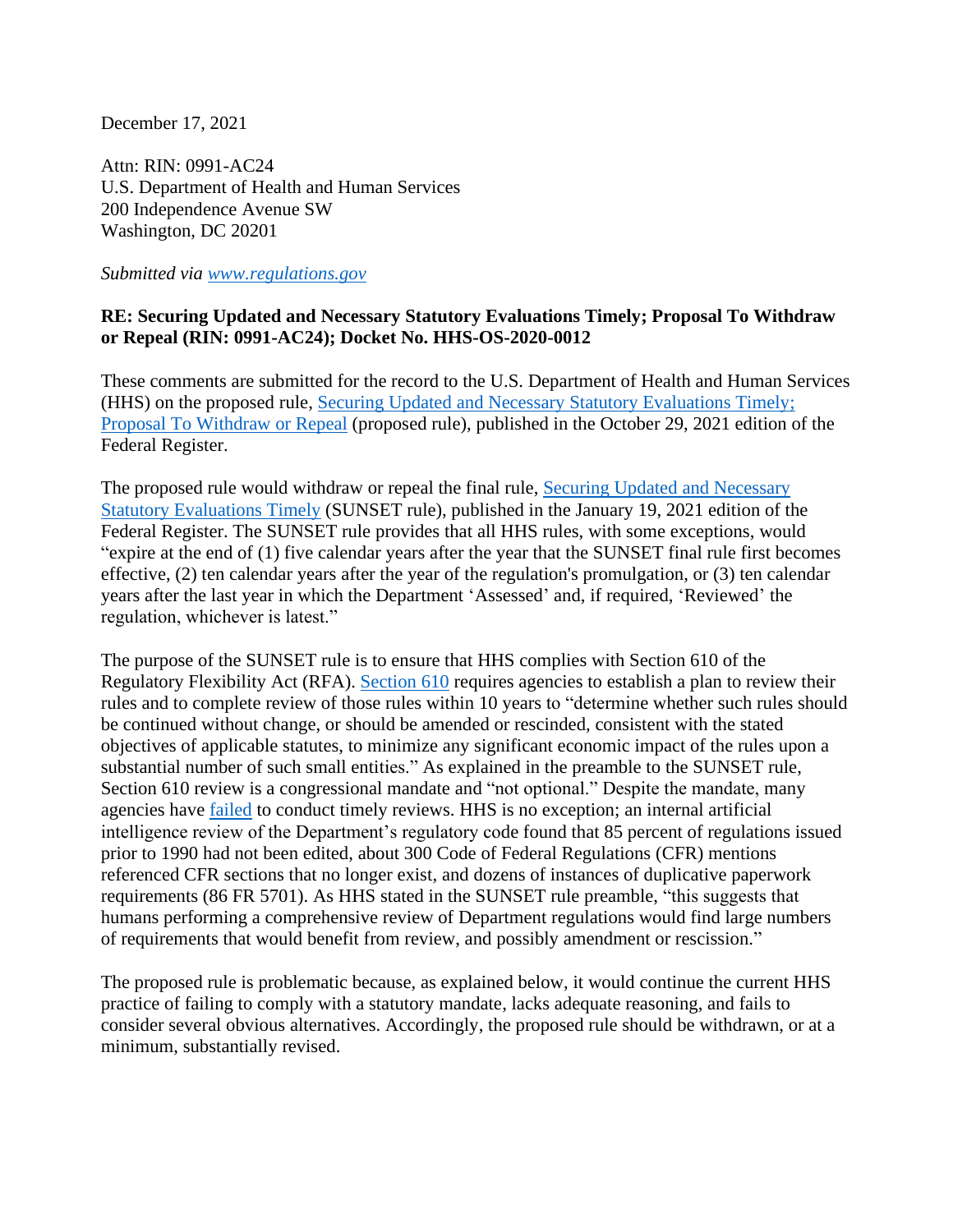## **The Proposed Rule Would Continue the Current Practice of Failing to Comply with a Statutory Mandate and Lacks Adequate Reasoning**

HHS offers several reasons to justify its proposal. While these reasons are examined below, one major flaw pervades the entire proposal. HHS fails to consider that repealing the SUNSET rule would hinder the Department's ability to comply with Section 610. Further, HHS offers no recognition that its Section 610 reviews are currently lacking.

The SUNSET rule was promulgated to address the Department's failure to comply with Section 610 of the RFA. The proposed rule would return to HHS's practice of avoiding Section 610 reviews. Section 610 review is a requirement. Returning to the status quo would mean noncompliance, and should not be considered

Among the justifications offered for the proposed rule, a primary reason is that the SUNSET rule "would create a tremendous economic and workload burden on the Department, and would pursue the objective of regulatory review at great expense to the public and to the small business community it purports to benefit." Since the SUNSET rule just adds an enforcement mechanism to Section 610 review, the underlying point of this argument is that such review is too costly to comply with – and therefore is not currently taking place. HHS, however, is required to comply with Section 610. The Department would not look kindly on regulated entities that fail to comply with existing laws and regulations because those entities deem them too burdensome – yet it seemingly claims this privilege for itself.

The Department also cites the increased burden on stakeholders if they must review rules to consider how they could be improved. This argument overstates the potential burden on stakeholders, as most will not spend the time to review rules except for those relatively few that most negatively, and unnecessarily, affect them.

Another explanation for the proposed rule is that assessment and review of rules is unnecessary because most "work as intended." Simply because the Department and some commenters believe this to be true is not evidence that rules do not need to be reviewed. First, Section 610 review is a requirement, not an option, as mentioned above. Second, if a rule finalized in the 1980s or 1990s is working "as intended," that means it is likely out of date, given that requirements promulgated then could not have envisioned the technological and informational improvements that have taken place in the following decades. Even if such a rule works well, it still needs to be assessed to see if it can work even better or achieve the same outcome with less burden.

HHS believes its proposal is additionally justified because the SUNSET rule could result in the expiration of regulations that lead to public harm. HHS could easily prevent such expiration by reviewing rules within the required timeframe. It is worth reemphasizing that such review is already statutorily required. The argument is essentially that HHS has no intention or capability to comply with existing requirements, and that if its feet were held to the fire because of consequences for this failure, it would still not be able to comply. A better solution would be to figure out how to comply with the existing requirement, rather than eliminate a mechanism that would ensure compliance.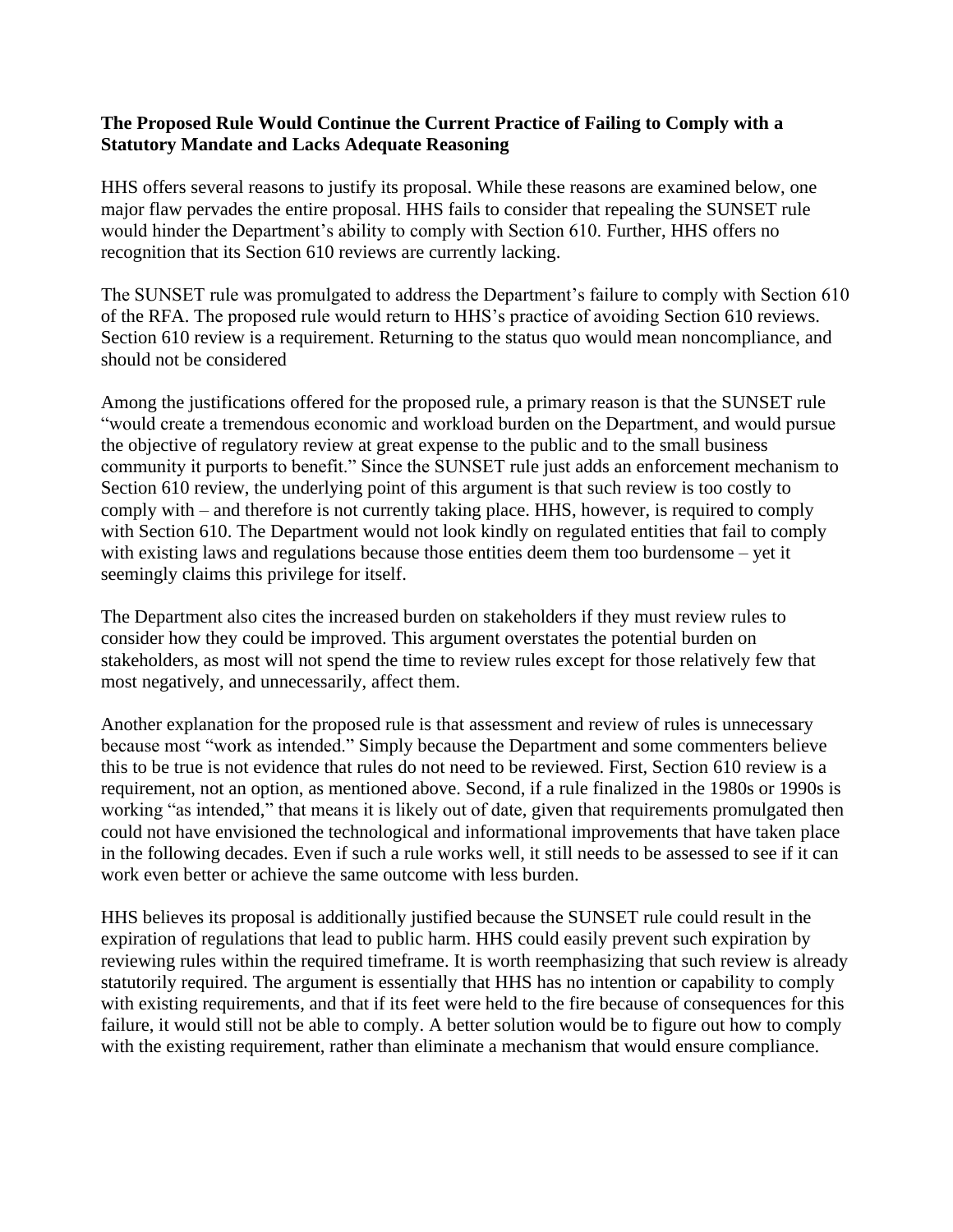HHS also argues that the SUNSET rule goes beyond the requirements of Section 610, which requires review of rules that "have or will have a significant economic impact on a substantial number of small entities," by requiring assessment of all rules. This argument, however, glosses over the fact that to determine whether a rule has such impact, it must be assessed through this lens. It is likely that most of the Department's regulations not previously identified as having small entity impact would remain so, and thus only a simple assessment of these rules would be necessary  $- a$ minimal burden that should take place already given the statutory requirements of Section 610.

## **HHS Fails to Consider Obvious Alternatives that Would Improve its 610 Review Compliance**

The Department's consideration of alternatives to its proposed rule demonstrates that HHS has no intention of pursuing many of the obvious ways it could modify the SUNSET rule to improve its compliance with Section 610 while eliminating some of the rule's components that it finds problematic.

HHS believes that the SUNSET rule's requirement to assess virtually all of the Department's rules goes beyond the intent of the RFA and would be too burdensome for it to handle. The alternatives presented alongside the proposed rule, however, would fail to meaningfully address these concerns.

HHS considers two alternatives – one with a deadline of two years to assess (and, if necessary, review) all existing rules older than 10 years and one with a deadline of 10 years – to the SUNSET rule's deadline of five years. The first alternative would exacerbate the problem as HHS sees it and is thus not a serious alternative. The second would merely give the Department more time to do its initial assessment. The presentation of these alternatives seems designed to allow HHS to "check the box" that it considered alternatives – but both options would still be too problematic, in the Department's view, to actually propose.

HHS seems to have willfully avoided considering any of myriad ways to limit the scope of rules subject to assessment and review that would make the SUNSET rule much easier to implement. A few options include limiting the number of rules to only: Those that have already been certified as having small entity impact, those deemed significant under Executive Order 12,866, those considered major for purposes of the Congressional Review Act, and those that have unfunded mandates.

In failing to consider these obvious alternatives, as well as others, HHS demonstrates its lack of seriousness in considering alternatives to the proposed rule. Instead, HHS chose to evaluate alternatives that would make the proposed alternative the clear "best option," in its view. The Department should evaluate other alternatives that get at the heart of its primary criticism of the SUNSET rule, which is the *number* of rules that would need to be assessed and reviewed. Based on HHS's spotty success in complying with Section 610, even reducing the rules assessed from virtually all to some specific subset would improve its record.

## **Conclusion**

The SUNSET rule was promulgated to address a serious problem – HHS does not do a good job of complying with Section 610 of the RFA. Rather than focusing on how the Department can modify